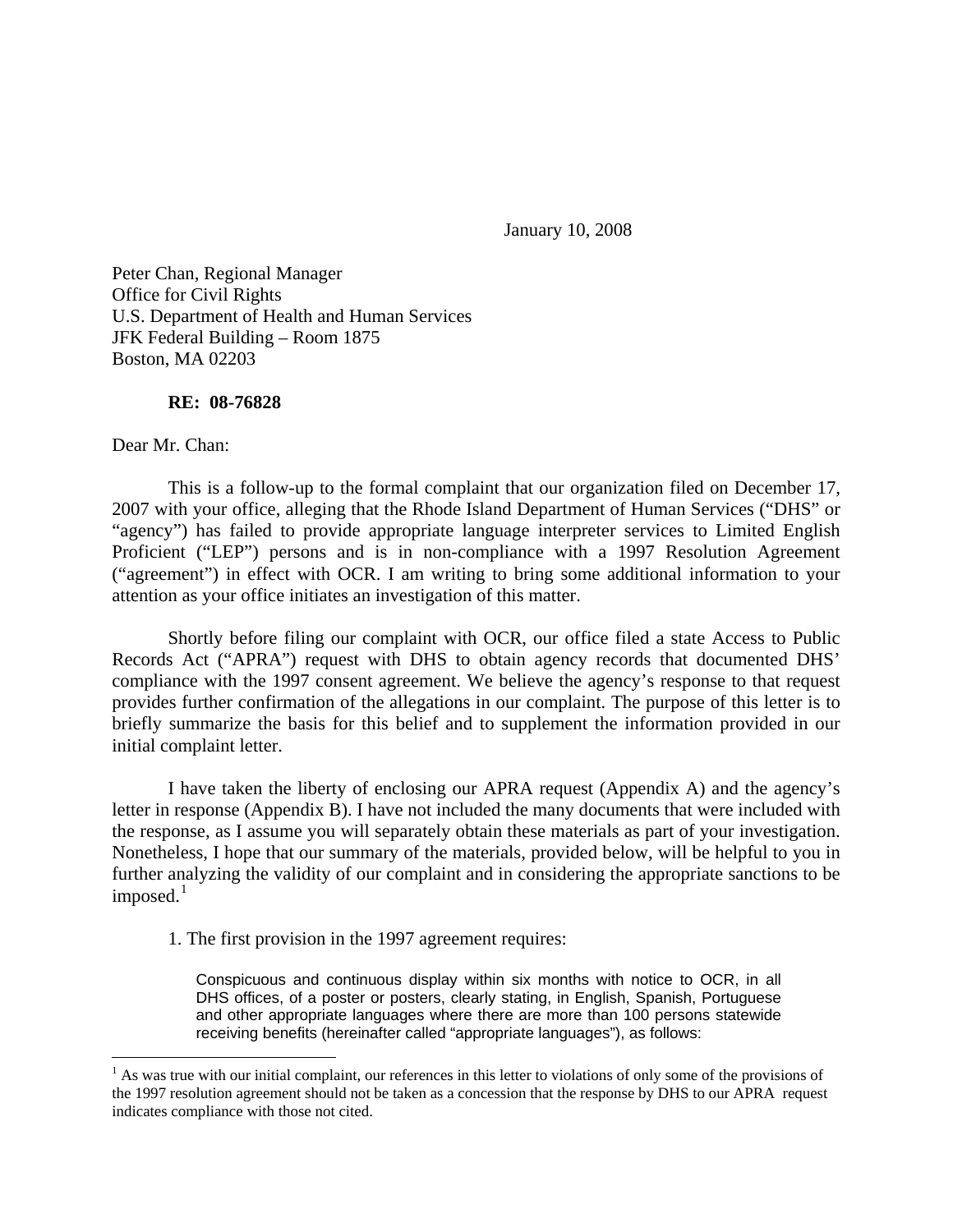Page Two Peter Chan January 10, 2008

- If you are applying for or receiving benefits and are not fluent in English, you do not have to bring your own interpreter to a Department of Human Services office;
- The Department will schedule interpreters or bilingual staff when necessary to communicate with you, unless, after being informed of your right to interpreter services, you express a clear preference to bring your own interpreter;
- The Department will schedule an interpreter or bilingual staff member to help you read English language notices, letters or other written information from DHS; and
- If you have problems obtaining interpreter or bilingual staff services at a Department office, please contact (insert name of DHS central office coordinator of interpreter services at (insert address and telephone number).

Our APRA request did not seek copies of these posters, but in a newspaper article following the filing of our complaint with OCR, an agency representative acknowledged that DHS was not in compliance with this provision. The article is enclosed as Appendix C.

2. The second provision in the 1997 agreement requires:

Initial and continuing dissemination within six months with notice to OCR to individual applicants and recipients of benefits of a written notice or brochure in English, Spanish, Portuguese and other appropriate languages containing the information set forth in Paragraph 1, above.

In response to our APRA request, DHS provided us ten sample pamphlets and booklets purporting to comply with this particular provision of the resolution agreement. We would make two points about those materials. First, despite the clear language of the provision, these materials have been translated only into Spanish. None of the materials sent us were translated into Portuguese or any other "appropriate" language. Yet, according to DHS' own records, the agency's caseload reflects that there are at least five languages – Spanish, Portuguese, Laotian, Cambodian and Russian – that should qualify as "appropriate" languages for interpreting and translating purposes under the 1997 agreement. (See Appendix D.) Secondly, as far as we were able to determine, some of the booklets and pamphlets failed to include *any* of the information that is supposed to be listed in accordance with the first provision of the agreement.

3. The fourth provision in the 1997 agreement requires:

Annual re-determination with notice to OCR of the appropriate languages to appear on the poster, notice and statement mentioned in Paragraphs 1, 2 and 3…

 In response to our APRA request for a copy of the two most recent years' redeterminations and notices, DHS provided us no documentation. Instead, the agency's entire response to this request was as follows:

> "Every year the Statewide Coordinator reviews the statistical data produced by InRhodes, DHS' electronic case management system, to see which languages are required. We have not provided the Office of Civil Rights with a copy of such analysis, nor have they requested one."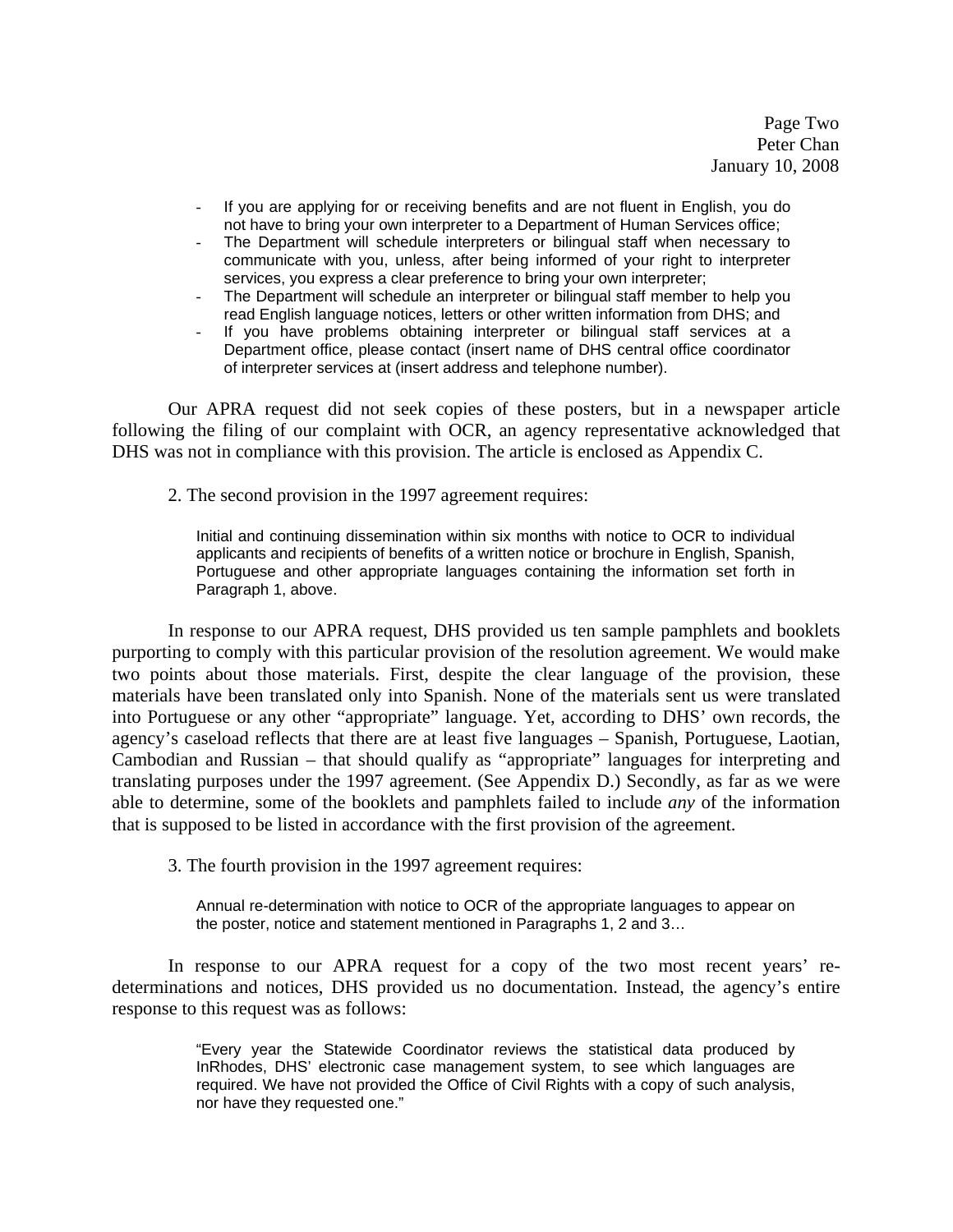This response indicates clear non-compliance with the fourth provision of the agreement.

4. The fifth provision in the 1997 agreement requires:

Amendments of section 0124 of the DHS policy manual within six months with notice to OCR implementing Paragraphs 1, 2 and 3, stating that LEP persons do not have to bring their own interpreters to DHS offices and that DHS' provision of interpreters is not limited to the languages in which the above-mentioned poster and notices are printed.

Though hardly the most critical violation, we would note that the agency's current policy does not clearly state that "DHS' provision of interpreters is not limited to the languages" in which the poster and notices are printed.

5. The eighth provision in the 1997 agreement requires:

Designation by DHS within one month with notice to OCR of a Statewide coordinator of interpreter services to act as liaison with DHS district offices and with LEP persons, community groups and their representatives in evaluating the effectiveness of DHS policies and procedures for communicating with LEP persons and to resolve questions and complaints about the adequacy and availability of bilingual staff or interpreter services at DHS offices.

In response to our APRA request for documents disseminated during the past two years by the agency's coordinator of interpreter services to district offices and staff and to community groups and their representatives relating to evaluating the effectiveness of DHS policies and procedures for communicating with LEP persons, we received no responsive documents. Instead, the agency's entire response to this request was as follows:

> "In compliance with the consent agreement, a designation of Statewide Coordinator was made. There was no requirement in the consent agreement regarding this, but please see response to number three above. Additionally, the Statewide Coordinator meets regularly with the Regional Manager of the local welfare offices to assess the needs."

We are puzzled by the response's reference to their being "no requirement in the consent agreement regarding this." The agency has clearly violated this provision of the agreement by failing to have the Statewide Coordinator pursue any liaison activities with LEP persons, community groups or their representatives as is explicitly required therein.

6. The tenth provision in the 1997 agreement requires:

Periodic annual review by the DHS central office, in consultation with district offices and staff, LEP persons, community groups and their representatives, to determine the current communication needs of LEP persons at each office and whether existing interpreter and bilingual staffing, outside interpreter services, and translated materials are meeting such needs or should be modified.